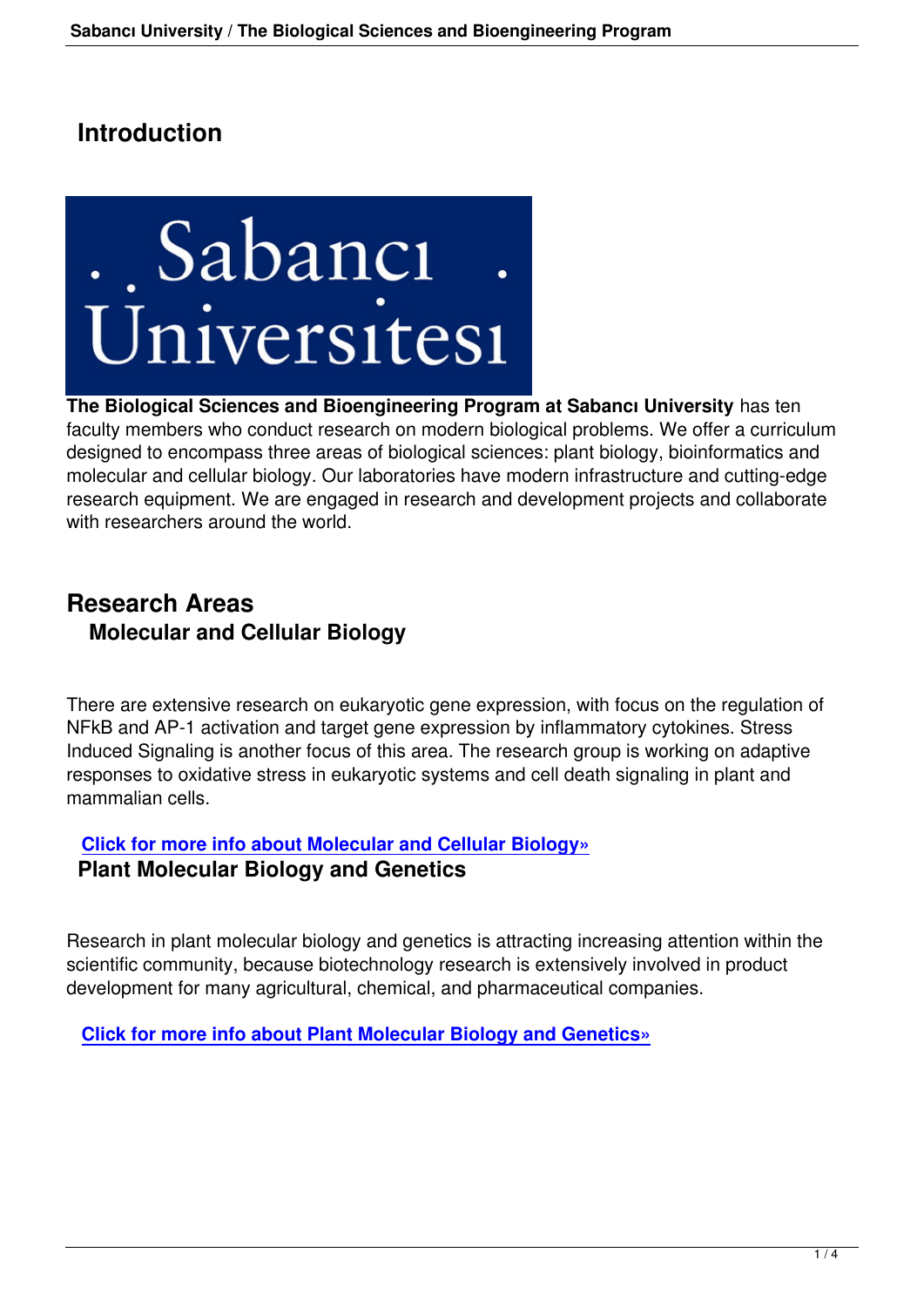

**Plant Nutrition and Physiology**

The group in Sabanci University is mainly investigating micronutrient deficiencies and heavy metal toxicities in crop plants. Special attention is being paid to biofortification of wheat with micronutrients, especially zinc, selenium and iron.

### **Click for more info about Plant Nutrition and Physiology» Structural and Computational Biology**

The researchers are interested in structure-function relations of plants metallothioneins, structural analysis of plants TOLL-interleukin I like resistance genes. Functional analysis of plant G-proteins involved in signal transduction are achieved using modeling and synchrotron X-ray diffraction and scattering methods.

#### **Click for more info about Structural and Computational Biology» Bioinformatics**

The researchers are mainly dealing with applications of data mining and machine learning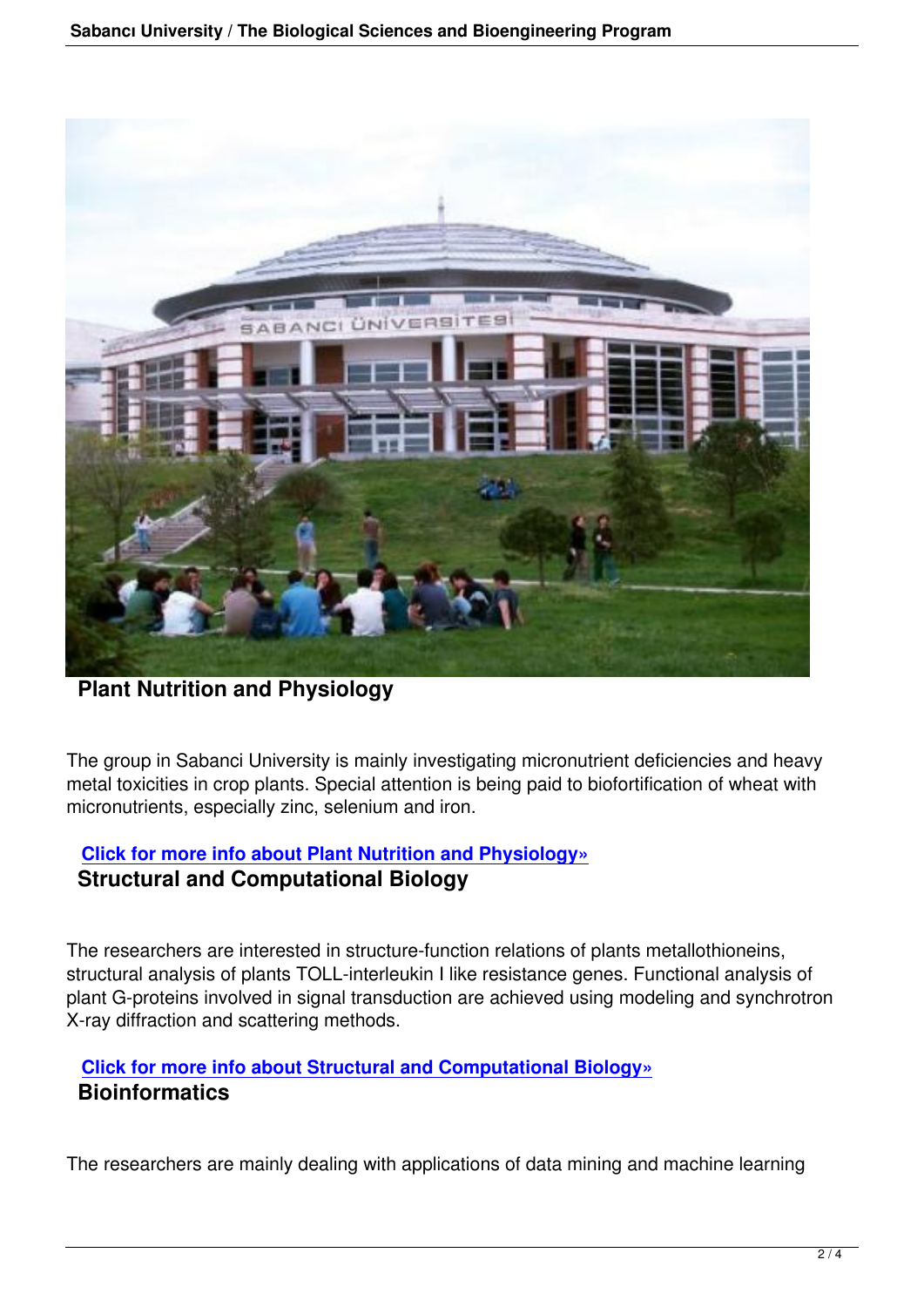techniques to several problems in Bioinformatics. These applications vary from identification of secondary structures in proteins to fold classification problem, from motif determination to biomedical text mining.

### **Click for more info about Bioinformatics» News, Seminars & Events**

Seeing the Invisible with Diffusion-Weigh.. E.Özarslan,Dec 23,L045

[Department of Biomedical Informatics... G. Özer,Dec. 01, 13:40 L03](http://fens.sabanciuniv.edu/bio/eng/Anasayfa/DetayHaber.php?No=35337&TB_iframe=true)0

[Change in Biosafety Law and its Implementing Regulations](http://fens.sabanciuniv.edu/bio/eng/Anasayfa/DetayHaber.php?No=35061&TB_iframe=true)

[Change in Biosafety Law and its Implementing Regulations](http://fens.sabanciuniv.edu/bio/eng/Anasayfa/DetayHaber.php?No=34220&TB_iframe=true)

[D. Gözüaçık; Board of Directors Member of the ICDS](http://fens.sabanciuniv.edu/bio/eng/Anasayfa/DetayHaber.php?No=34193&TB_iframe=true)

[Gown and Cap Return After the Graduation Ceremon](http://fens.sabanciuniv.edu/bio/eng/Anasayfa/DetayHaber.php?No=33813&TB_iframe=true)y

[The Results of Dr. Gürsel Sönmez Research Award](http://fens.sabanciuniv.edu/bio/eng/Anasayfa/DetayHaber.php?No=33739&TB_iframe=true)

[THE DISTRIBUTION OF GOWNS AND CAPS FOR](http://fens.sabanciuniv.edu/bio/eng/Anasayfa/DetayHaber.php?No=33692&TB_iframe=true) COMMENCEMENT DAY

[Seminar:Ertugrul M. Ozbudak,Friday, 04 June 2010, FENS 2019, 11:00](http://fens.sabanciuniv.edu/bio/eng/Anasayfa/DetayHaber.php?No=33589&TB_iframe=true)